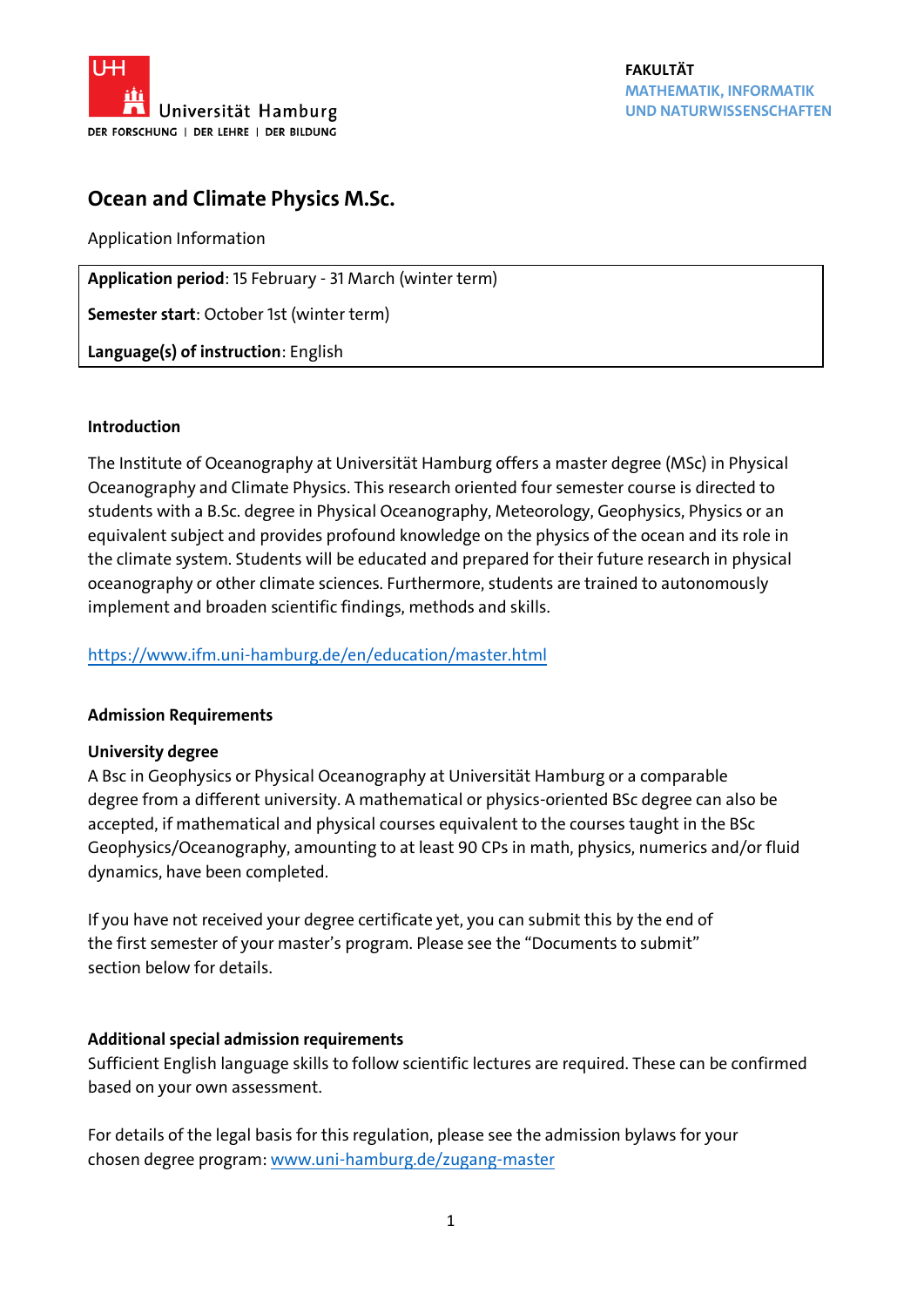

## **Recognition of transcripts for degree programs completed at foreign higher education institutions**

If you obtained your first degree abroad, your certificate will be reviewed during the application procedure in the faculty of your program.

If your degree certificate is not in English or German, please include a copy of a certified English or German translation of this together with your application documents.

## **Application**

#### **Online Application**

You will need to complete the online application available on Universität Hamburg's application portal during the application period: [www.uni-hamburg.de/online-application](http://www.uni-hamburg.de/online-application) Please create a user account, enter your information online, and submit your application online. You will then need to print your online application as a PDF document and submit it together with the following documents to the email address or contact indicated below. You do not need to submit paper documents.

## **Documents to submit**

Please fill out the online form at: [https://www.ifm.uni-hamburg.de/en/education/master/04](https://www.ifm.uni-hamburg.de/en/education/master/04-application.html) [application.html](https://www.ifm.uni-hamburg.de/en/education/master/04-application.html)

You will be asked to upload all documents stated below. Please prepare one pdf-file using the indicated order.

Please submit uncertified copies of all documents. For documents not issued in English or German, a certified English translation is required.

- Filled out online application form
- Copy of first university degree (e.g. BSc in Geophysics/Physical Oceanography from Universität Hamburg or equivalent degree with at least 90 CP in mathematical-physical courses) or confirmation of forthcoming degree with current transcript of records (including GPA)
- Copy of university entrance certificate (e.g. A-Levels, German Abitur)
- Letter of application indicating the reasons for your study request, especially as regards your interest in the subject as well as in a scientific further training
- Short curriculum vitae including professional experience or internships (if any) which are relevant for the MSc-course
- Confirmation about sufficient English language skills to follow scientific lectures. This can be based on your own assessment.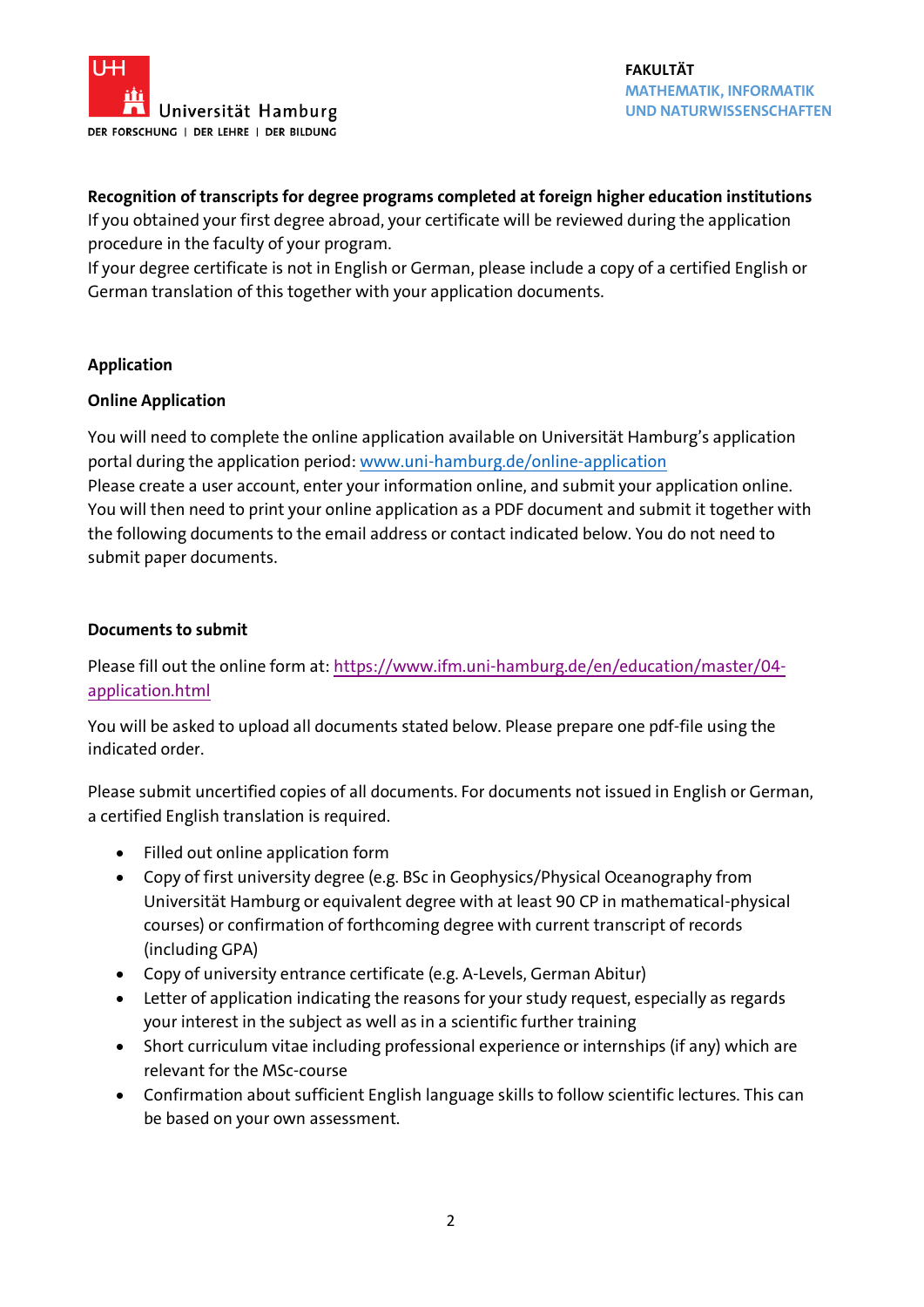

Please note that your application can only be considered if your complete application documents reach the application address by the application deadline. This deadline is final; no extensions can be granted.

If you want to submit an additional special application (e.g., hardship application), you will need to send this special application directly via the online application form together with the required proofs as an upload by the application deadline. For more information on special applications, please see [www.uni-hamburg.de/sonderantrag](http://www.uni-hamburg.de/sonderantrag) and [www.uni-hamburg.de/info-master](http://www.uni-hamburg.de/info-master)

#### **Selection criteria**

1) If the number of applicants exceeds the number of places available, a selection procedure will be necessary according to the following criteria:

- a) the final grade of the first professional BSc degree
- b) reasoning of the application in a motivation letter

c) the level of similarity of the first professional BSc degree with the BSc degree Geophysics/Oceanography at the Faculty of Mathematics, Informatics and Natural Sciences

The criteria will be evaluated according to the grading scale of the MSc Ocean and Climate Physics. Criterion a) will be weighted with 60 %, Criteria b) und c) with 20 % each.

For details of the legal basis for this regulation, please see the selection bylaws for your chosen master's program: [www.uni-hamburg.de/auswahl-master](http://www.uni-hamburg.de/auswahl-master)

#### **Admission and enrollment**

Once your application has been reviewed, an acceptance or rejection letter will be made available in your STiNE account under the Dokumente (Documents) tab. Please see the information at [www.uni-hamburg.de/online-application](http://www.uni-hamburg.de/online-application) An enrollment deadline will be indicated in your acceptance letter - please submit the documents required for enrollment by this date. Detailed information about the enrollment process is provided at [www.uni-hamburg.de/masterenrollment](http://www.uni-hamburg.de/masterenrollment)